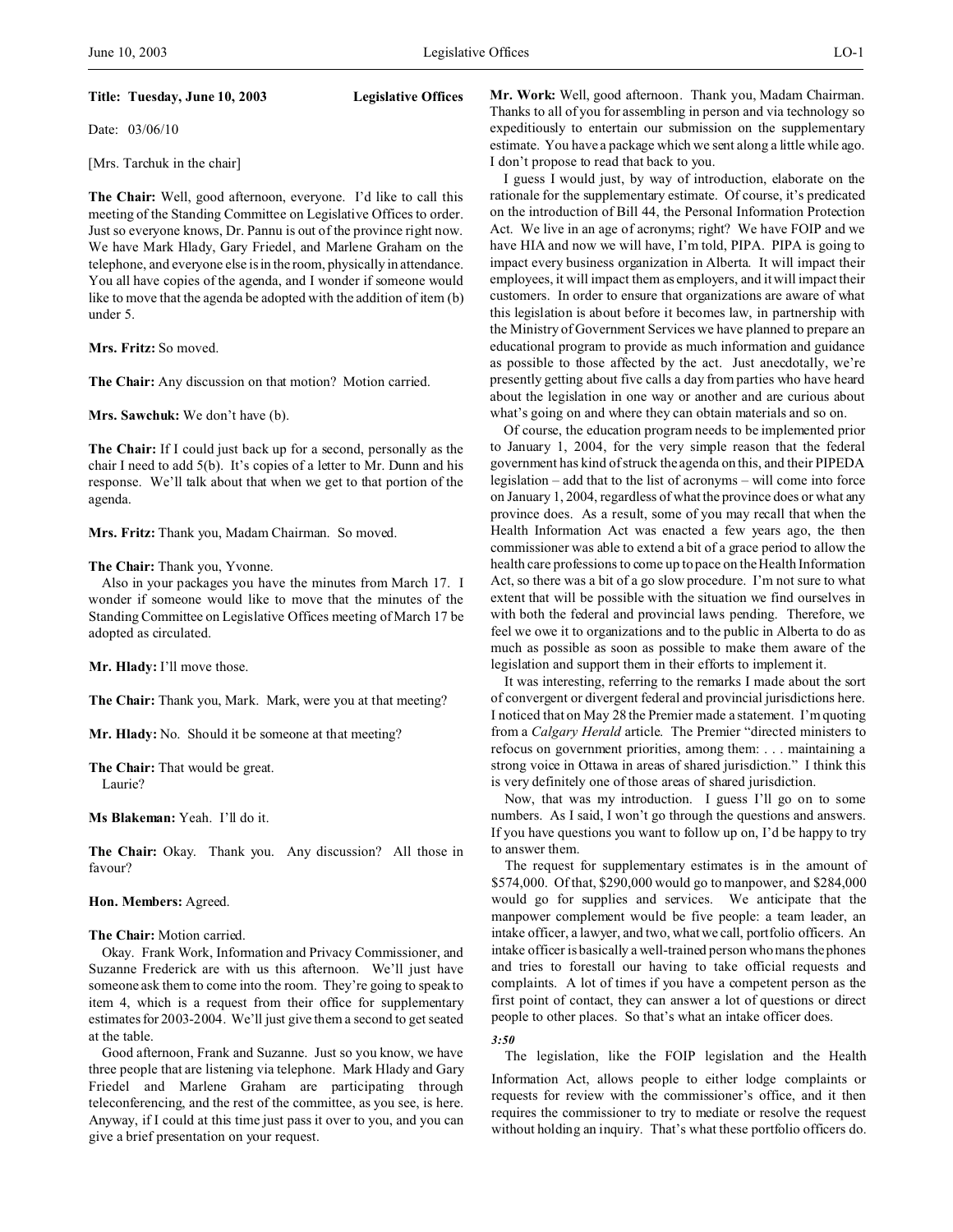Supplies and services, \$284,000. Of note there, Madam Chairman, is \$100,000 for communication and education materials. This is an innovative kind of undertaking for us and for government, I think. We were asked by the Ministry of Government Services if we would like to enter into a joint venture with them to prepare materials for those who are affected by Bill 44, and it seemed to make a lot of sense, especially given the extremely short time we would have to help people get prepared for that. So Government Services said they would commit \$100,000 there, and we said that we would seek \$100,000 to match that.

Travel, \$62,500; \$40,000 for computer workstations; \$37,500 for various networking devices, which the IT people have explained to me a couple of times, and I'm still not entirely sure I understand exactly which component does what. I can tell you what they are if you like, though. Recruitment advertising, \$15,000; \$12,500 for contract services; \$14,000 for office services and supplies; and \$2,500 for hosting. I guess the only other thing to note about the supplies and services amounts is, first, that the \$100,000, the \$40,000, the \$37,500, and the \$15,000 are pretty well onetime expenses. I think I would characterize those as start-up expenses, although you do have to replace computers from time to time.

I don't think I'll say too much else about the package and maybe see which way the committee would like to go in terms of questions and answers.

**The Chair:** Are there any questions for Mr. Work or Ms Frederick?

**Mr. Work:** Oh, I'm sorry. That's terrible of me. I didn't introduce Suzanne, especially to the people in Calgary. I'm sorry; my apologies. Suzanne Frederick is with me. She's the finance director for the office.

**The Chair:** Thank you. Mary.

**Mrs. O'Neill:** Thank you very much. Mr. Officer, if I were to summarize this – would you tell me if I'm correct? – you had originally requested \$773,224, and you are now requesting \$574,000. Am I correct?

**Mr. Work:** Yes, you're correct.

**Mrs. O'Neill:** Well, then, Madam Chair, I would just say that that's good news.

**The Chair:** Any other questions or comments?

**Dr. Taft:** Hi. I suppose a follow-up to Mary's question, first of all. Why the difference?

**Mr. Work:** The difference, Dr. Taft, is a result of the timing of the legislation. The initial . . .

**Dr. Taft:** Okay. That's good enough.

**Mr. Work:** That's good enough? Okay. I'll shut up.

**Dr. Taft:** So just following up, the next sort of logical question is: on an annualized basis would the figures be the same? I mean, when it comes to the beginning of next year, how big an increase on an annual budget will we be looking at as a result of these activities?

**Mr. Work:** Good question. We anticipate that our annual budget will increase by \$520,000 as a result of the PIPA legislation.

**The Chair:** Do you wish to add something, Suzanne?

**Ms Frederick:** Yes. We're anticipating that for 2004-05 the amount would go up by approximately \$63,000, and that would be it. So you'd be looking at this \$574,000 plus \$63,000. That's just to compensate for – all the employees would now be on an annual, 12 months, as opposed to the proration, and as Frank indicated, some of these costs wouldn't be incurred again next year: the \$100,000, the \$40,000, the \$37,500, et cetera. I think you could say that we're looking at an average cost for this on a yearly basis of about \$630,000.

**Dr. Taft:** Okay. All right.

**Ms Graham:** I'm wondering, Madam Chair, if Frank can explain in a little more detail the savings enjoyed because of the sharing with the Auditor General and how long those benefits are likely to be available.

**Mr. Work:** Yeah, I'd be happy to. It's Ms Graham; yes?

# **Ms Graham:** Yes.

**Mr. Work:** Okay. The shared services with the Auditor General: actually, it was sort of fortuitous that that came about. I understand that the Auditor General had his complement in Calgary reduced through retirements. I approached him about Calgary office space at one point, and he said: well, as luck would have it, I could easily accommodate at least four staff down there; I could give you five workplaces anyway.

In terms of cost savings it would not require the Auditor General to add any more space. It would not require Alberta Infrastructure to obtain any space for us. We're using existing space. Some of the – what do you call it? – administrative infrastructure is already there. We would share a receptionist. We would share, I believe, some basic office management functions. We would share photocopiers, you know, things of that kind. Hey, our name's already on the door. I think I'm safe in saying this: the only real expense resulting from the Calgary office would be the \$37,500 for the Calgary office IT networking. That is because the Auditor General and we would want to run separate IT functions there, because they don't want to read our e-mail and we don't want to read theirs. In the world of information technology that requires separate routers and separate servers and so on.

**Ms Graham:** That helps. I'm just wondering. In the budget, for example, the \$14,000 for office services and supplies: is that your contribution for, say, reception in part, or are these costs that you would be reimbursing, I guess, the Auditor General for shown in your budget? What is the arrangement there for the sharing?

**Mr. Work:** We would cost share the receptionist with the Auditor General at – what is that, Suzanne? A third?

**Ms Frederick:** About 20 percent.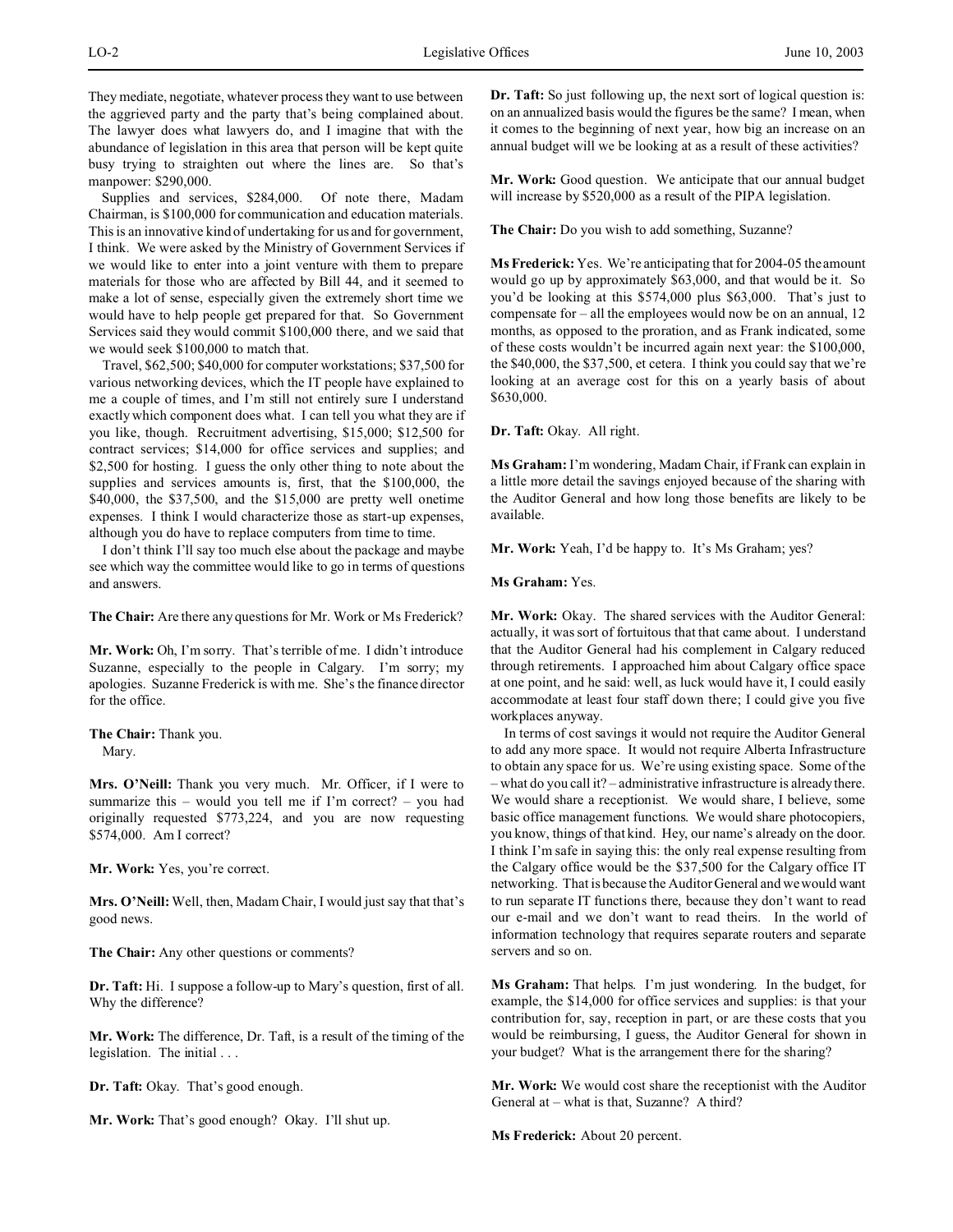**Mr. Work:** So we would be paying about 20 percent of their receptionist costs. To be perfectly honest with you, I haven't yet sat down and costed this out precisely with the Auditor General. We believe these figures to be accurate, but in terms of who's going to buy the Post-it Notes and how much photocopy paper we'll consume as opposed to the Auditor General, we haven't worked that out yet. So those things will have to be left until . . .

*4:00*

**Ms Graham:** Is that the category, then? The shared expenses?

**Mr. Work:** Yes.

**Ms Graham:** Then as far as Alberta Infrastructure, what is the arrangement there?

**Mr. Work:** Well, my understanding is that Alberta Infrastructure doesn't have to do much of anything now. If we had tried to go it alone with a Calgary office, my information is that Alberta Infrastructure had budgeted \$150,000 just to turn out an office space for us in Calgary, and they won't need that now.

**Ms Graham:** So there's nothing showing in your budget. You're not showing what those facility costs are.

**Mr. Work:** No. Infrastructure would have borne that cost in any event, just as they bear the costs for the Auditor General's space presently.

**Ms Graham:** Okay. The only other question: the \$12,500 for contract services, what was that again?

**Mr. Work:** Yes. Okay. The \$12,500 was made up of our portion of the Auditor General's receptionist costs, which we have at \$7,500, and we put \$5,000 in there for what we're calling emergency IT consultants. We don't intend on splitting the office. It's very important to us to maintain the office of the Information and Privacy Commissioner in Edmonton. Our IT people are here; our lawyers are here. But if we have something go wherever IT things go in Calgary and we have to call someone in to deal with it, we have \$5,000 set aside for those kinds of exigencies, and that makes up the \$12,500.

**Ms Graham:** Okay. Then the \$14,000 is over and above reception.

**Mr. Work:** Yes. Now, under the \$14,000 we have, well, paper, pens, stationery, business cards, books, that kind of thing, telephones, postage, and courier.

**Ms Graham:** Okay. All right. Thank you for those.

**The Chair:** Thank you, Marlene. I have Denis and then Mary.

**Mr. Ducharme:** Thank you. Frank, just a couple of questions I'd like to talk about regarding the comments that you made on next year's budget. Basically, you're looking for two-thirds of the year's budget now to finish off this fiscal year. In your opening remarks you had indicated that there was about \$192,500 that was onetime start-up type of expenditures: \$100,000 for communication, \$40,000 for the computer workstations, \$37,500 for IT networking, and \$15,000 for recruitment advertising. When I deduct that from the budget that you're requesting, if we take away these onetime costs,

we're looking, basically, at a budget of \$381,500.

Where the math confuses me is that in next year's budget you're going to be asking for \$630,000 for a full-year budget, and I see that as an increase of roughly a little less than \$250,000. When I work out the math, I see that, you know, to continue the year, you should basically only be looking at roughly \$130,000 to balance out that one-third of the year that you're short.

The other question I'd have is in regard to the \$62,500 "for travel required to educate and inform businesses [and] public." Is that going to be an ongoing item, or is that something that possibly could be reduced in the following years after you've done your initial education program?

**Mr. Work:** Okay. I'm going to do the easy one first. The \$62,500 I anticipate would be radically reduced in future years. The reason it's high for the initial years is the incredible demand we're getting right now for speakers. I've spent – do you want to say that, Frank? – a lot of time out of the office this spring just traveling around the province, talking to conference boards and associations and so on. So I anticipate that that will decrease significantly after we kind of get some understanding of the legislation.

Now the harder question. If you deduct what I called the start-up costs, you had \$381,500. That \$381,500 sees us through until March 31, '04. The question was: for the '04-05 budget year we should be spending \$630,000?

**Mr. Ducharme:** The number identified was \$630,000, but if I look at your \$381,000 and add in the 33 percent to cover the balance of the year – I'm using ballpark – I'm saying that next year you should be coming in with a budget request of about \$521,000 rather than \$630,000. Then there would probably be less from that amount that you just indicated; the \$62,500 for travel would be reduced.

**Ms Blakeman:** Were you including the prorated salaries from your starting point?

**Mr. Ducharme:** Well, I basically took – the budget that's being asked for is \$574,000. There's \$192,000 that's taken out for start-up costs. That brings it down to \$381,500.

**Ms Blakeman:** That's right.

**Mr. Ducharme:** Then we'd add in another third. You'd have to add a third of that \$381,500 to carry through for a full fiscal year, so I'm saying that it would be \$521,000 rather than \$630,000.

**Mr. Work:** Okay. I'm going to let the financial director field that one.

**Ms Frederick:** The manpower costs are not actually prorated at a third. We have two individuals that are going to be hired August 1, so that's eight months' worth of salary required for them. Another individual is being hired in September, so that's seven months, and two hired in October, being six months. So for next year, for fiscal year '04-05, the manpower budget would actually go from \$290,000 to \$470,000.

We'll just go down all the ones that are on that listing that we presented to you. For communication it goes down by \$90,000, but we've still put \$10,000 in communication because we anticipate that we'll probably have to do brochures, et cetera. Travel: I actually went up a bit on the travel. Frank knows better than I do, but I've gone up slightly on the travel to \$83,500. Equipment went down from \$40,000 to only \$5,000, probably a replacement of a computer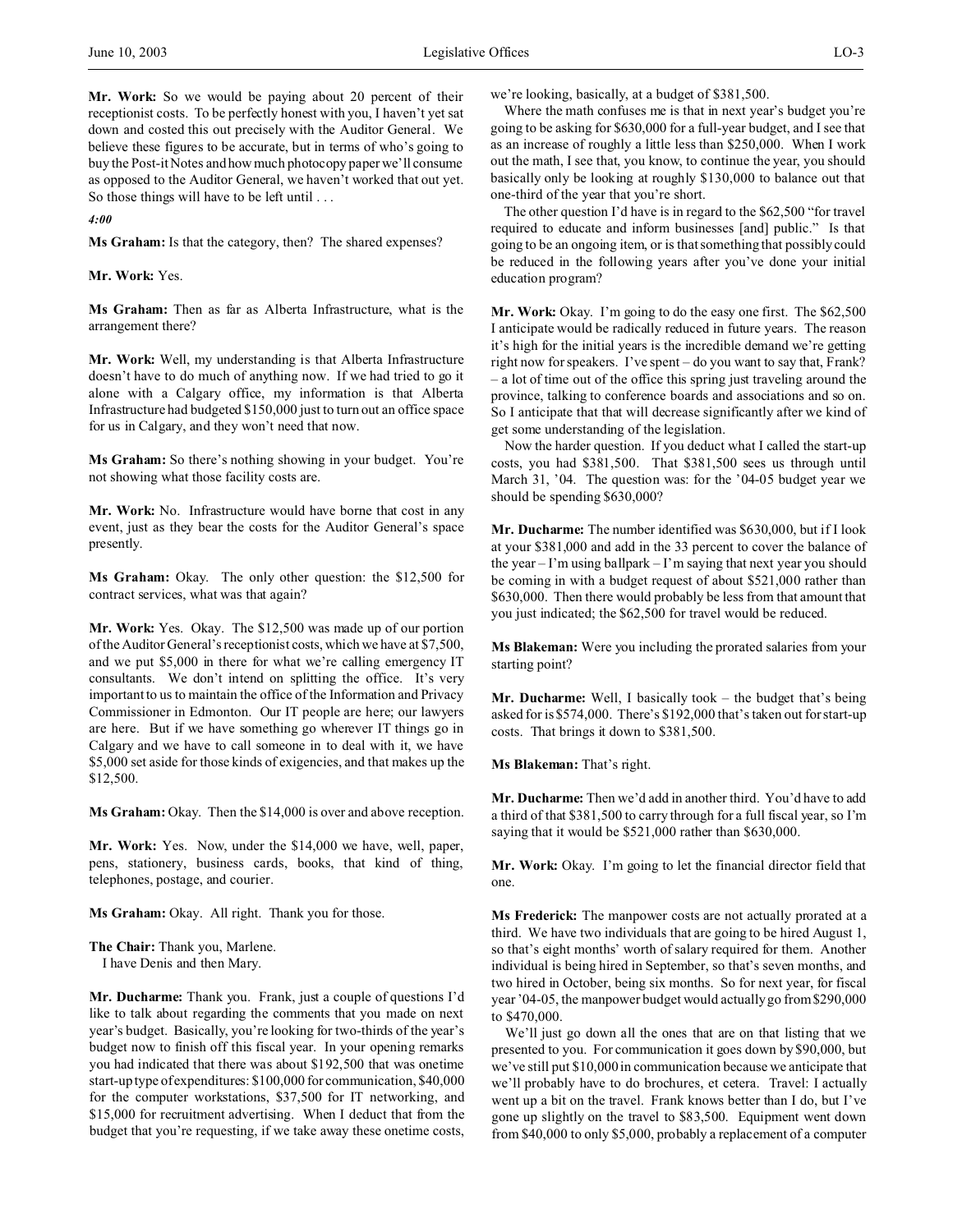or maybe a filing cabinet. The Calgary IT, another onetime start-up cost, \$37,500; I've still put in \$5,000 for next year because we will have SuperNet charges, et cetera, for our communication back and forth. Recruitment advertising. You're correct: it went from \$15,000 to nothing. Contract services went from \$12,500 up to \$23,000, and the reason for that is that the Auditor General's services will be over the whole year as opposed to being prorated like they are right now. Office supplies I left at pretty much the same. Hosting: \$2,500, the same. So that's how we came up with the \$630,000.

**Mr. Work:** I think the important thing to note is that, as you can tell, the figures that we're not sure of will be things like travel, contract services. Those are probably the two big ones because we have no idea, you know. I mean, we're not asking for this money now. By the time we come back for the 2004-2005 budget, I would expect we would have a much better handle on what those actual amounts would be.

So if I got the gist of your question, the concern really was: by hiring these people now, the people that we're proposing to hire now, what is our ongoing financial commitment going to be? I mean, the one thing we can be sure of now is that if we hire these people, we know we're going to have to pay them in 2004-2005, whereas for travel, contract services, and so on, we're not sure what it'll be for 2004-2005.

**Mr. Ducharme:** I think the answer has clarified some of the concerns I had. Thank you.

**The Chair:** Thank you. Mary.

*4:10*

Mrs. O'Neill: Thank you, Madam Chair. You're here before us today, as I understand it, to request the supplementary estimate portion for this current year, obviously. What we were interested in were ongoing costs that might be built into your base budget next year; right? So I guess I would say that I think we've been given some indication of the direction. We'll have to observe it when we review your budget next year. But before I leave it, with respect to this year's my question is: do you anticipate that this will be ongoing continuously for years to come, or do you have a time frame for the end of this Calgary office?

**Mr. Work:** No, I don't have a time frame for the end of it. I anticipate that it would be ongoing. There would be other factors that might affect that. If, for example, the Auditor General decided that he or she didn't want a Calgary office anymore, that would certainly cause us to reconsider because I think a lot of the rationale for it is that we can share this with the Auditor General.

The ongoing commitment, aside from that, is basically the staffing commitment. What I've given you here is in terms of the staff we think we need to do the job. It is minimal. We've never padded our staffing commitment in the office. These are the people that I believe we need to do the job, and I don't anticipate at the present time hiring any more people than that. If something totally unforeseen happened – I don't know – if we got thousands and thousands of complaints and requests for review under the legislation, I guess I'll be back with egg on my face talking to you again at some point. This is a sustainable level of staffing on the basis of what we know now.

**Mrs. O'Neill:** Thank you.

**The Chair:** Laurie.

**Ms Blakeman:** I got mine answered. Thank you.

**The Chair:** Kevin.

**Dr. Taft:** Thanks. I'm just trying to think through the timing of all this. Bill 44 will be passed, say, by the end of November. The regulations will be introduced, and the bill will be proclaimed, then, let's say in early December. Are you certain that January 1, 2004, is going to stand as the implementation for the legislation?

**Mr. Work:** It's the best information I have from the Minister of Government Services, yes.

**Mr. Ducharme:** You don't think it'll pass before the feds' legislation comes in?

**Dr. Taft:** But Bill 44 is our bill, though; right?

**Mr. Work:** Yeah, Bill 44 is our bill. Mr. Ducharme made a very good point. What I do know for absolutely 100 percent sure is that on January 1, 2004, the federal act will apply or will apply in lesser provincial law.

**Dr. Taft:** I have, if I may, one more question. The \$100,000 for communication and education materials is a fair chunk of money. Who do you have in mind to do that?

**Mr. Work:** Well, we've just started talking with the information management and privacy branch in Government Services. What we have in mind are at least four initiatives that we're talking about now: some kind of electronic venture, a CD-ROM; possibly a video; definitely a very short manual. I don't know if any of you remember. For the Health Information Act we did – we called it the comic book, not pejoratively, because it was 40 pages long. It was very simple: lots of illustrations, lots of examples. The health care professionals loved it. That worked so well with them that we're anticipating that being one of the vehicles. So that's three – CD-ROM, video, this comic book – and we're looking at brochures.

**Dr. Taft:** Okay. That's fine.

**The Chair:** Are there any other questions? Any comments? Well, if not, I wonder if someone would like to move that the supplementary estimates for the office of the Information and Privacy Commissioner for 2003-2004 be approved as \$574,000.

**Mrs. O'Neill:** So moved.

The Chair: Okay. Is there any discussion on that motion? All those in favour?

**Hon. Members:** Agreed.

**The Chair:** Okay. Motion carried.

Thank you very much for joining us this afternoon and answering those questions.

**Mr. Work:** Thank you, Madam Chairman. Thank you, committee. Have a good summer.

**The Chair:** You too.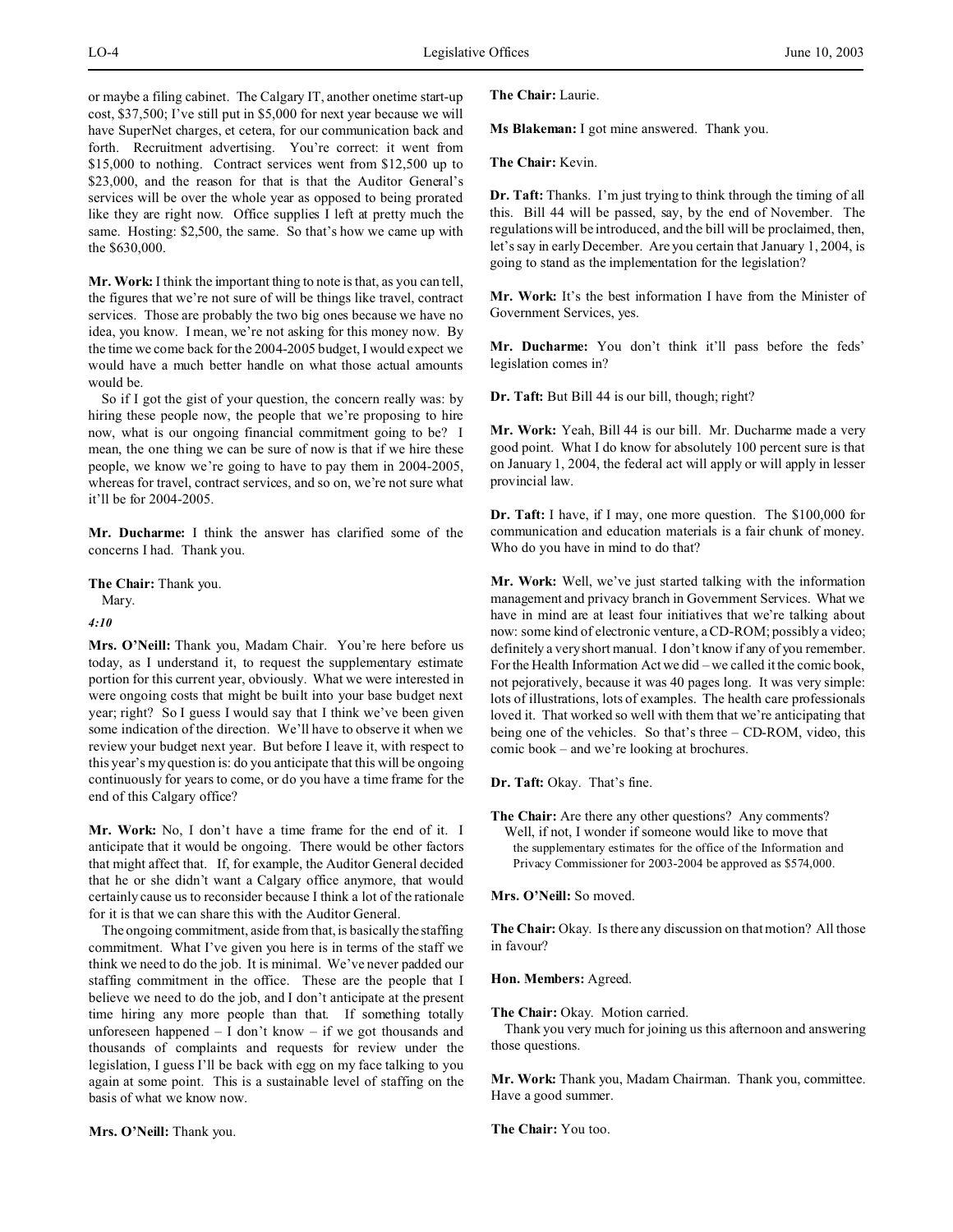If we can move to agenda item 5. We had two items that were business arising from previous minutes and meetings. Item 5(a): if you remember, at our last meeting we passed a motion that

the Standing Committee on Legislative Offices establish criteria for the allocation of achievement bonuses for Officers of the

Legislature, effective the 2003-2004 fiscal year.

What Karen has put into our agenda is some guidelines basically taken from documents that are currently in place for senior officials. Actually, Karen was going to speak to what she's pulled together here, so just give us one minute. That's agenda item 5(a) in our packages.

I just commented, Karen, on our motion from the previous meeting and why you had pulled together some of this information.

**Mrs. Sawchuk:** Okay. Madam Chair, what I did after that meeting – and I guess I was sort of remiss: usually we show an action line on the minutes, and I didn't show that. Of course, we were in camera, so there is no *Hansard* transcript, but I had said that I would try and get some information together.

The guideline sheet, that one single sheet that shows it as guidelines, is based loosely on a format that's used right now in government departments for senior level officials: deputy ministers, that kind of thing. It's an information sheet for them. It sort of just highlights the kinds of things that you want them to put down as their goals for the coming year.

The second sheet is just the performance contract. So what they would do is just show their key goals, like: "We'll come in under budget," or "If there's new legislation enacted, we'll do whatever to bring it into our office and work with it." I'm not sure what exactly they could put down there, but they would fill out those forms. This is how it's done, from what I understand. They fill out the forms, they submit them to whoever their immediate supervisor is, and the immediate supervisor sits on those forms until the end of the fiscal year. Then they go back and they ask them to please complete the report now and show how they met those goals during that reporting period.

So they're given guidelines to set up the goals. They set up the goals, submit them to their supervisor. I guess that, in theory, if you weren't happy with the goals that they gave, then the committee could say, "We'd also like to see these kinds of things addressed" or whatever. It was something to get the discussion going, because I don't believe anybody really had any ideas of how they wanted to set up the achievement bonus reporting system for the officers. So I worked with Dr. David McNeil, who worked with personnel issues for years and years, and I also received some assistance from executive search. That's sort of where the basic documents came from.

**The Chair:** I guess we can open it up for discussion. What we could do with these guidelines is either accept them as they are or make changes or amendments or whatever we'd like to do, but we could forward them to the officers and have them present to us sometime early in the fall their ideas on what they see their goals and objectives and measurable targets could be. Then when we deal with the budget in the fall or closer to Christmas, actually, we can discuss what they've given to us and agree or disagree, but at least we know what we're going to be dealing with in April and May when we're taking a look at the bonus.

*4:20*

**Ms Blakeman:** I think there are a couple of issues. I think we need to be clear that this is for extraordinary performance. I mean, the idea is that they're already being paid to do a job. For instance, where there's legislation to be incorporated, that's what they're

supposed to do. That's what they're being paid to do. So then an achievement bonus, which is above and beyond your regular pay scale, is to compensate for or recognize extraordinary achievement, and the goals need to reflect that. It isn't a matter of simply achieving the business plans that any particular department has set out. It's a matter of, you know, doing it in less time or with less money or winning national awards. It's meant to be extra, better, and I think we need to keep that in mind.

I also have real concerns about time lines here, because if, really, six months into the year, halfway through the year, we're going to turn it over to the five officers to come back to this committee with their suggestions on what would be their performance goals and measurable targets and things for achievement bonuses, then they only have six months of the year to achieve those targets for themselves before we're looking at whether or not they in fact achieved that extraordinary performance and therefore are worthy of the achievement bonuses, that are above and beyond their pay scale. I think timing really is of the essence, and anything we can do to assist them and give them as much time as possible to achieve these goals, the better.

So I really hope that we're going to be able to come back in September and be able to work on this and not have it leak over into October or November or December because then they really have three months to achieve this. What can they possibly get done in three months? At a certain point how can they possibly achieve that extra work in a very short time line? I think it's important that we do this, follow through on the process.

**The Chair:** So are you suggesting that we look at a date earlier than September or that September would be fine to hear back from the officers on their suggestions?

**Ms Blakeman:** Well, I think that the chances of getting this committee together again before September . . . I'm just saying that as long as we can set a date in September and preferably early September and that we not let it sort of leak over, because there may be some back and forth. If we look at the five and go, "Well, this officer is fine, and that one's fine, but for this one we'd like to see something different," there's going to be a time line turnaround there. God bless us in this committee, but it's going to be at least a month before we can all get back together again, and it does start to go on. So September's fine as long as we can try and set it now.

## **The Chair:** Any other comments?

**Dr. Taft:** I would just be interested in a brief discussion among the members on Laurie's points about the bonuses being tied to extraordinary achievement. How do other people feel about that, if anything?

**Mr. Hlady:** You know, I think there are a lot of private-sector people or guidelines out there and comparative programs. One of the things we always want to do is make sure that we do hold on to the good people we have, especially after the process we go through to get them. Defining what's extraordinary is obviously the key, as has been brought up here, and I think that would be the centre of the discussion, you know, having them put something back to us to define and us looking at it to determine what is extraordinary, what would justify a bonus. I think until we have the information back from the individual officers and so on, it makes it tough for us to define that. I look forward to that discussion in September.

Dr. Taft: Okay. Fair enough. Sure.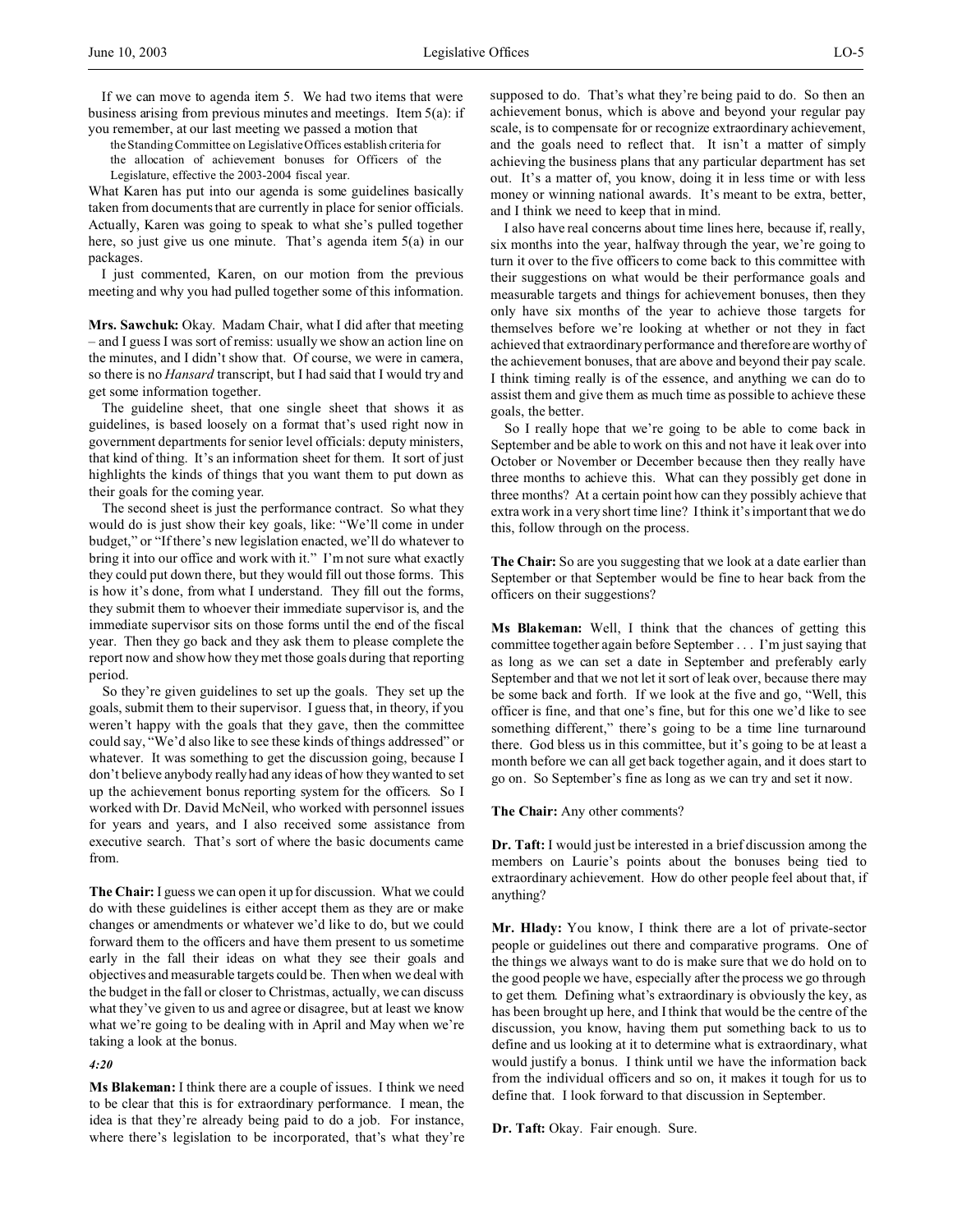**The Chair:** Any other comments? So do you agree that we forward these guidelines, as presented in your packages, to the officers for feedback to be returned to us before mid-September?

**Mrs. O'Neill:** Madam Chair, my question is: will it be asking them also to fill out the form so that they can identify what their goals are, too, or just to review the draft page?

**The Chair:** I think we're asking them to define.

**Mrs. O'Neill:** To do it. Thank you. I just wanted that clarification.

**Dr. Taft:** Just again following up on Mary's point and Laurie's point about the timing, could we at the same time have them at least begin thinking about the bonuses for the following full 12 months? So that would be '04-05. I think Laurie makes a valid point. By the time we're done all this, this fiscal year is going to be three-quarters over, and it might in fact be more fair to them to say: okay, over the next 18 months, what extraordinary efforts could we look for?

**Mr. Hlady:** I would agree with Kevin on that. You want to have them in place 12 months ahead of time, ideally, to give them a full year to achieve their goals.

**Ms Blakeman:** If we do the 18 months, which is a great idea, how then do we determine whether or not they get an achievement bonus for '03-04?

Also, if I can get a chance to put this in, there's something specific that I would like one of the offices to look at. Should I do that here, or should I do it directly through you to the office, or what?

**The Chair:** Well, why don't you run it by the committee?

**Ms Blakeman:** Okay. The Chief Electoral Officer I think needs to develop some strategies around enforcement of the act in the upcoming election. I think we need to better anticipate where enforcement is an issue and how that office plans to enforce the act during an election, because I think we could find ourselves in a position with a challenge if we're not able to actually follow through and enforce the act. I've had a bit of experience in that one, so I can see that one coming. Not for me. So my specific request to that office is: what strategies are they looking to implement around enforcement of the act during the election process?

**Mrs. O'Neill:** I think what you are saying is a point well made, but at the moment we haven't resolved this issue of time, et cetera. I'm having difficulty. I can appreciate what you want to do and put it in one specific officer's direction, but I think we aren't at that level of detail or direction at the moment. I still have the question in my mind: how then do we deal with potential achievement bonuses at the end of 2003-2004 if we're going to do an 18-month proposal? I don't know the answer to that yet.

**Mr. Tannas:** I wonder if an interim report – for instance, if it's 18 months to go, you set it up for that and then say: lookit; we want an interim report on where you have gone in the first six months. Then that will get us the 2003-2004. Or, you know, it might be 19 months, depending on when this thing starts.

**The Chair:** I think Don might have something there.

**Mr. Tannas:** So they know up front that this is for 18 months, but there will be an interim review of progress, et cetera, and that will reflect itself in the bonus for the year we're presently in.

**The Chair:** That does sound manageable. We do need a motion not so much for some of the details we've just talked about, because we can certainly pass that on to the officers, but if this committee is going to adopt the achievement bonus guidelines and performance contract as before you, then we should have a motion to do that and also adding that they will be used in determining annual bonus payments for the officers of the Legislature. Is anyone willing to make that motion?

**Ms Blakeman:** Yes. I will move that

the committee adopt the achievement bonus guidelines and performance contract as presented to be used in determining annual bonus payments for the officers of the Legislature.

**The Chair:** Any discussion? All those in favour?

**Hon. Members:** Agreed.

**The Chair:** Okay. That motion is carried.

*4:30*

**Mrs. O'Neill:** Madam Chair, just to come back to Laurie's suggestion, if you will, to one particular officer, rather than mix that into this process, I think that's something that I would support, that we perhaps ask the officer to come to the next meeting or two meetings out or whatever date and bring that kind of a strategy forward.

**The Chair:** We can make that request.

**Mrs. O'Neill:** Rather than incorporating it.

**The Chair:** Okay, item 5(b) is another Business Arising item, and it stems from when we had a motion that

the Officers of the Legislative Assembly utilize a budget format similar to the format used by the Office of the Auditor General, including a separate reporting of proposed expenditures related to new or anticipated legislation.

That really stemmed from the last meeting where there was a little bit of frustration over the various formats used by the different officers and just an appreciation for the format that was used by the Auditor General. So just as information I forwarded that motion to the Auditor General, and you've got a copy of that letter as well as his response, that indicates that he's more than pleased to assist in the establishment of a common format for the budget proposals and that he will work with the other offices. So that's what 5(b) is referring to.

If we can go to New Business, Karen has just distributed – particularly for the two individuals that have joined our meeting that aren't on the search committee, just prior to this meeting we did at our search committee meeting make a recommendation for the person to fill the position of Ombudsman.

What we need to do to keep the office functioning – we have made a recommendation for an individual effective September 15. The current Ombudsman has advised that he will leave the position as of June 30, and Karen is just handing out that meeting. He is suggesting that we appoint an Acting Ombudsman, Mr. Brian Carver.

So I guess at this point do we just take his letter as information, or do we have to accept – just bear with us for a second here. I'm not aware that we actually have to do anything more with Mr. Sutton's letter.

**Ms Blakeman:** No. That looks like it's for information.

**The Chair:** Yeah.